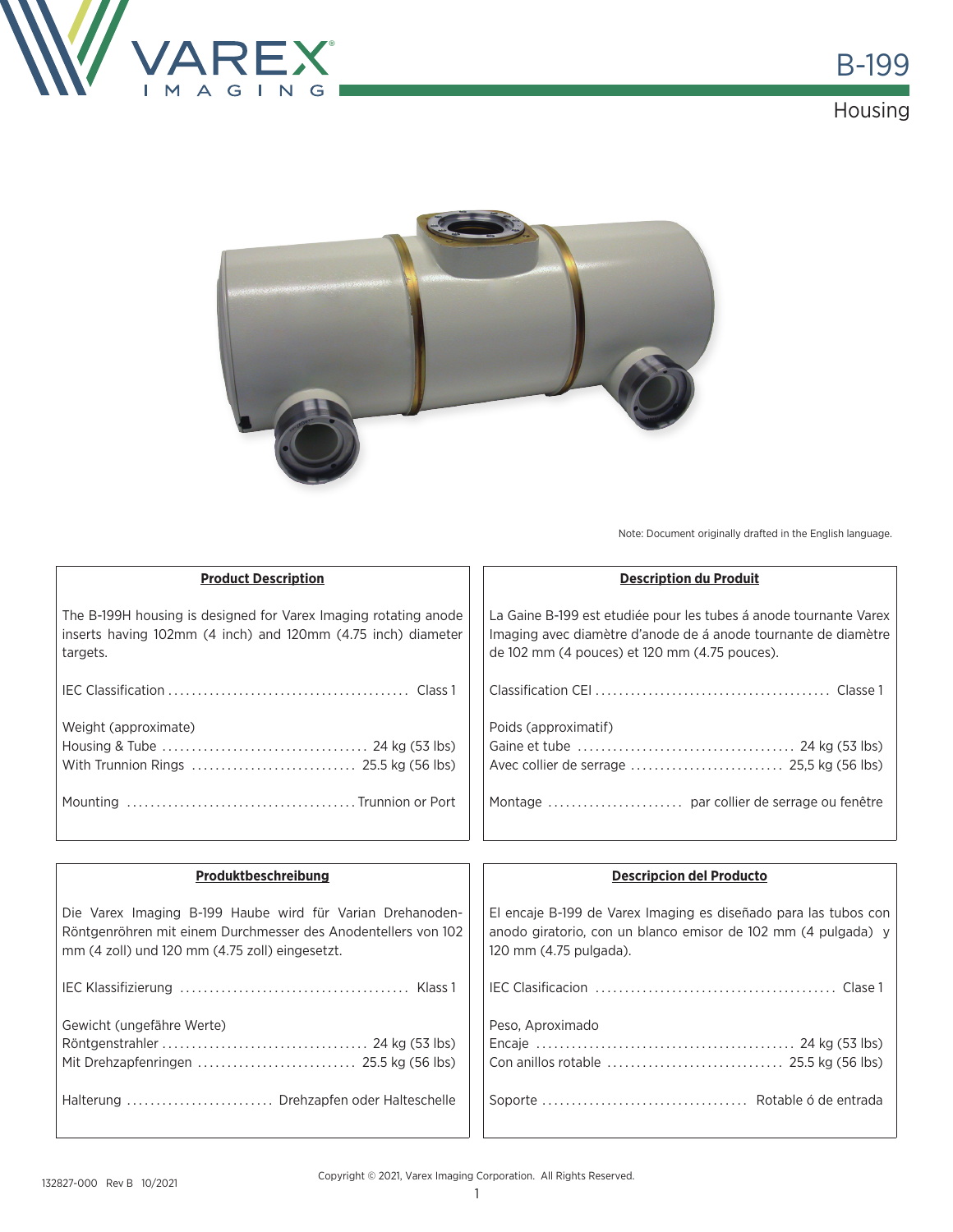

| <b>Product Description</b>                                                                                    | <b>Description du Produit</b>                                  |
|---------------------------------------------------------------------------------------------------------------|----------------------------------------------------------------|
|                                                                                                               |                                                                |
|                                                                                                               |                                                                |
|                                                                                                               |                                                                |
| Maximum X-ray Tube Assembly Heat Content  1800 kJ (2,430 kHU)                                                 | Capacité thermique de la gaine 1.800 kJ (2.430 kUC)            |
| Maximum Continuous Heat Dissipation                                                                           | Dissipation thermique continue de la gaine                     |
|                                                                                                               |                                                                |
|                                                                                                               |                                                                |
| X-Ray Tube Assembly                                                                                           | Ensemble Radiogène                                             |
|                                                                                                               |                                                                |
| Loading Factors for Leakage Radiation  150kV, 4.0 mA                                                          |                                                                |
| Temperature Limits for Storage and Transport  -20°C to +75°C<br>Atmospheric Pressure Range  70 kPa to 106 kPa | Limites de Température Pour le Transport et Pour L'Emmasinage: |
| Internal Thermal Switch  Normally Closed                                                                      | Switch Thermique Interne  Normalement Fermé                    |
|                                                                                                               |                                                                |
| 7A @ 120Vac or 30 Vdc max.                                                                                    | 7A a 120 Vca ou 30 Vcc Max.                                    |
|                                                                                                               |                                                                |
|                                                                                                               |                                                                |
| Produktbeschreibung                                                                                           | <b>Descripcion del Producto</b>                                |
|                                                                                                               |                                                                |
|                                                                                                               |                                                                |
|                                                                                                               |                                                                |
| Wärmespeicherkapazitat des Gehäuses  1800 kJ (2,430 kHU)                                                      | Capacidad del almacenaje termal de encaje  1800 kJ (2,430 kHU) |
| Maximale Wärmeaustauscher - Verlustleistung                                                                   | Difusion del calor continuo del encaje                         |
|                                                                                                               | Sin Circulador de aire  300 Watts (405 HU/sec)                 |
| $85^{\circ}$ C                                                                                                | 85°C                                                           |
|                                                                                                               | Temperatura máxima de la encaje                                |
| Röntgenstrahlers                                                                                              | Ensamblaje de Tubo de Rayos X                                  |
|                                                                                                               | Filtración Permanente  1.0 mm Al/75 kV IEC 60522               |
|                                                                                                               |                                                                |
| Temperaturgrenzen für Aufbewahrung und Transport - 20°C zu +75°C                                              | Temperatura Limitada de Almacen y Transporte  -20°C a +75°C    |
|                                                                                                               |                                                                |
|                                                                                                               |                                                                |
|                                                                                                               |                                                                |
|                                                                                                               |                                                                |
| 7 A @ 120Vac order 30 Vdc max.                                                                                | 7 A @ 120Vac or 30 Vdc max.                                    |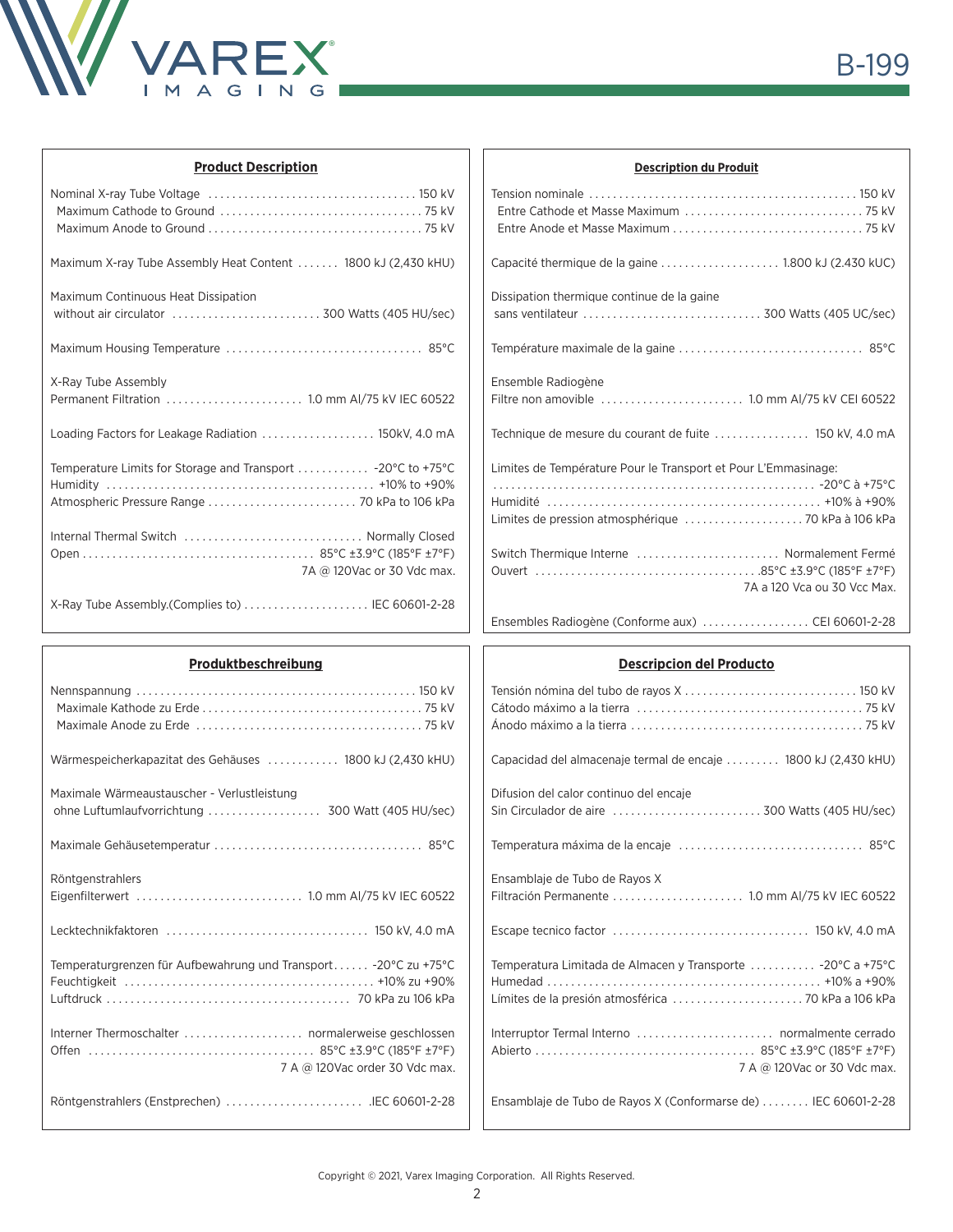

в в село в село в село в село в 199 <del>в година в 199 в година в село в 199</del> в 199 в година в 199 в година в 199

Housing Outline Drawing Dessin d' Encombrement de la Gaine Masszeichnungen für dss Gehäuse Esquema Detallado del Encaje

Dimensions are for reference only Les dimensions sont pour la référence seulement Maße sind als nur Referenz Las dimensiones están para la referencia solamente



 $[91.69]$ <br> $\phi$  3.61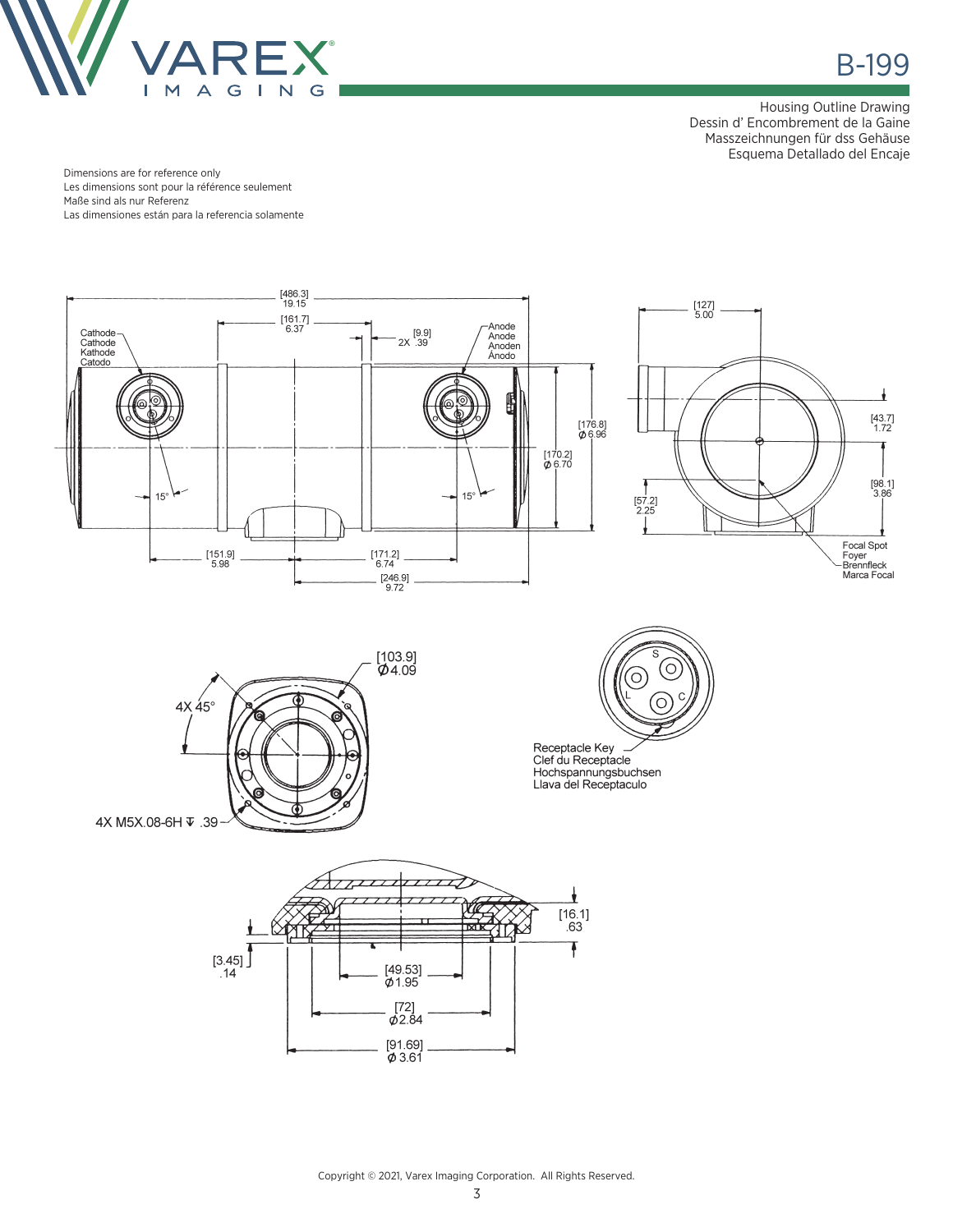

Stator Ratings and Characteristics Spécificités et Caractéristiques du Stator Statornennleistungen und Merkmale Caracteristicas y Clarificacion de la Bovina

"R", "S" and 3 ∅ Stators



| <b>Stator Drive Frequency</b><br>Fréquence d'entraînement du stator<br>Statorantrieb Frequenz<br>Frecuencia de la impulsión del estator | <b>RPM</b>    |
|-----------------------------------------------------------------------------------------------------------------------------------------|---------------|
| 50 Hz                                                                                                                                   | 2800 - 3000   |
| 60 Hz                                                                                                                                   | 3400 - 3600   |
| 150 Hz                                                                                                                                  | 8500 - 9000   |
| 180 Hz                                                                                                                                  | 9500 - 10.800 |

| <b>Stator Power:</b>                               | Puissance du stator:                              | Statorleistung:                                     | Poder de la Bovina:                                  |
|----------------------------------------------------|---------------------------------------------------|-----------------------------------------------------|------------------------------------------------------|
|                                                    |                                                   |                                                     |                                                      |
| Time to full speed of the anode is a function of   | Le temps nécessaire à la montée en pleine vitesse | Die Zeitspanne bis zur vollen Geschwindigkeit       | La velocidad maxima del anodo giratorio es           |
| the power rating of the "starter" and the weight   | est fonction de la puissance du démarreur et du   | des Anodentellers ist eine funktion aus der         | obtenida por el poder del arrancador y es            |
| / diameter of the anode. All Varex Imaging stator  | poids/diamétre del'anode. Tous les stators Varex  | Nennleistung des Anlaufgerätes und Gewichtes        | relacionado con el peso y diametro del anodo.        |
| types are rated for regular speed and high speed   | Imaging sont prévus pour une vitesse normale et   | bzw. Durchmessers des Tellers. Alle Varex Imaging   | Todos las bovinas de Varex Imaging son usadas        |
| starters. Time to full speed of 102 mm (4 inch)    | pour une vitesse rapide. Le temps de démarrage    | Stator sind für hoch- und normaltourigen Betrieb    | con velocidad regular y velocidad alta al principio. |
| anode series tubes is between 1.3 and 2.0 seconds. | des tubes de la série 102 mm (4 pouces) anode se  | Die Anlaufzeit bis zur maximalen<br>ausgelegt.      | Toma entre 1.3 y 2.0 segundos para obtener la        |
|                                                    | situe entre 1,3 et 2,0 secondes.                  | Drehzahl des Anodentellers der 102 mm (4")          | velocidad alta del anodo giratorio para las tubos la |
| Immediately following high speed anode rotation,   |                                                   | Anoden Röntgenröhren liegt zwischen 1.3 und 2.0     | serie de 102 mm (4") anodo.                          |
| the rotor speed must be reduced to 4000 r/min      | Immédiatement aprés la rotation à 4000 t/min ou   | Sekunden.                                           |                                                      |
| or less within 10 seconds using a suitable dynamic | moins en 10 secondes en utilisant un système de   |                                                     | Immediatamente despues de obtener la velocidad       |
| braking device.                                    | freinage dynamique approprié.                     | Verwendung<br>Unter<br>geeigneten<br>einer          | alta del anodo giratario, la velocidad del rotador   |
|                                                    |                                                   | Anogenbremse<br>Drehzahl<br>muß<br>die<br>nach      | debe der reducida a 4000 r/min ó menos en 10         |
| No more than two high speed starts per minute      | Pas plus de deux demarrages rapides par minute    | hochtourigem Betrieb unmittelbar auf weniger als    | segundos usado un sistema dunamico y apropiado       |
| are permissible. The starting voltage must never   | sont autorisés. La tension de démarrage ne doit   | 4.000 U/min verreduziert werden.                    | para reducir la velocidad.                           |
| exceed 600 volts rms.                              | jamais excéder 600 volts rms.                     |                                                     |                                                      |
|                                                    |                                                   | Es sind nicht mehr als zwei Hochleistungsstarts pro | El rotador no debe ser expuesto a velocidades        |
|                                                    |                                                   | Minute zulässig. Die Anlaufspannung darf hiebei     | altas no mas de dos (2) veces por minuto. El         |
|                                                    |                                                   | 600 volt nicht überschreiten.                       | voltaje inicial no debe excedir 600 voltios rms.     |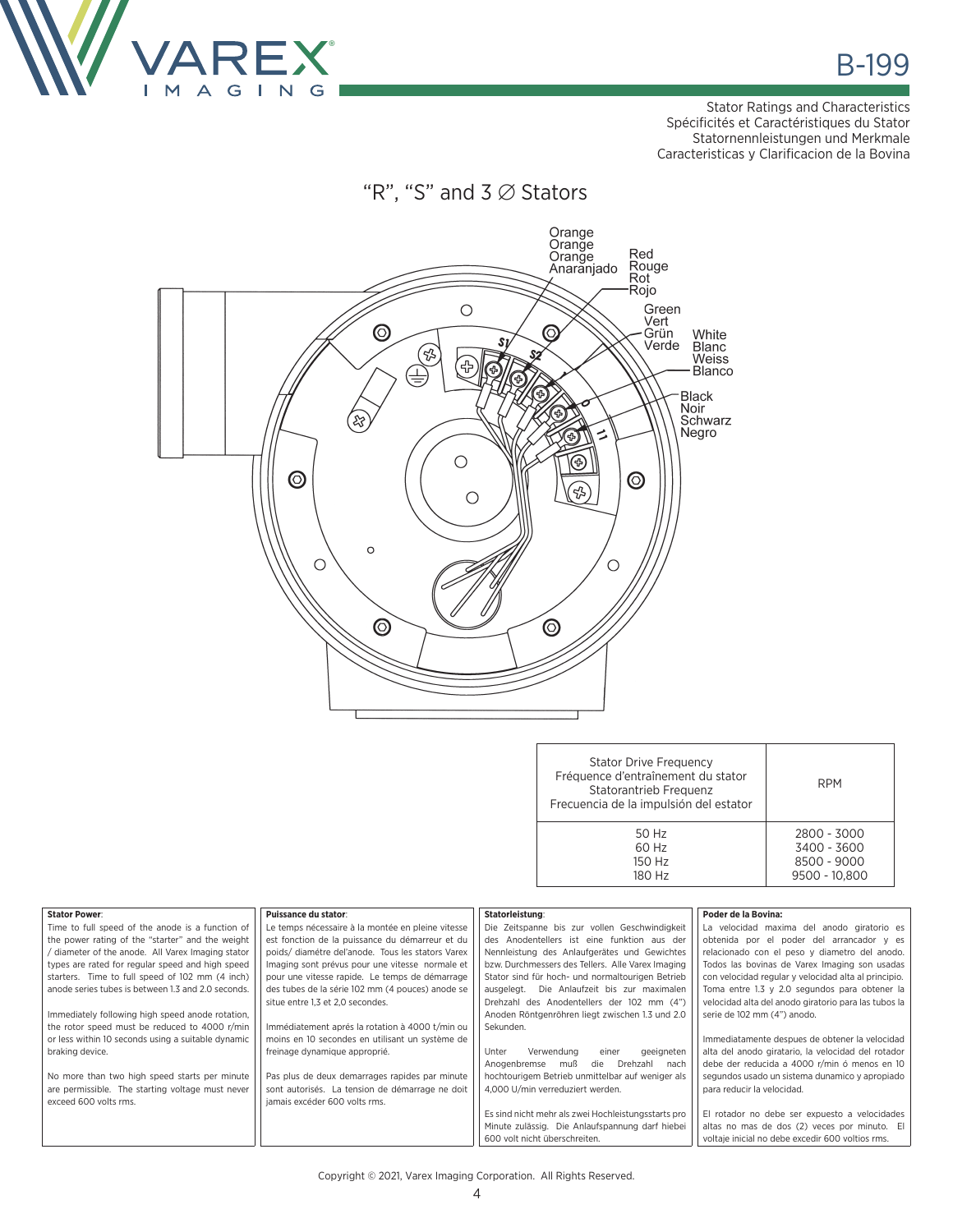

Stator Ratings and Characteristics Spécificités et Caractéristiques du Stator Statornennleistungen und Merkmale Caracteristicas y Clarificacion de la Bovina



| Terminal<br>Terminaux<br>Klemmen<br>Terminal | Description<br>Description<br>Beschreibung<br>Descripcion               | "R" Stator<br>Resistance $\Omega$<br>Résistance $\Omega$<br>Widerstand $\Omega$<br>Resistencia $\Omega$ | "S" Stator<br>Resistance $\Omega$<br>Résistance $\Omega$<br>Widerstand O.<br>Resistencia $\Omega$ |
|----------------------------------------------|-------------------------------------------------------------------------|---------------------------------------------------------------------------------------------------------|---------------------------------------------------------------------------------------------------|
| $11$ to $0$                                  | Main to Common<br>Principal à Neutre<br>Haupt zu Haupt<br>Mayor a Común | 15.1 to 20.5                                                                                            | 11.9 to 17.1                                                                                      |
| $1$ to $0$                                   | Phase to Common<br>Phase à Neutre<br>Phase zu Neutral<br>Fase a Común   | 35.6 to 48.2                                                                                            | 15.3 to 20.4                                                                                      |
| 1 to 11                                      | Main to Phase<br>Principal à Phase<br>Haupt zu Phase<br>Mayor a Fase    | 50.7 to 68.7                                                                                            | 27.2 to 37.5                                                                                      |



| Terminal<br>Terminaux<br>Klemmen<br>Terminal | Description<br>Description<br>Beschreibung<br>Descripcion | Resistance O<br>Résistance O<br>Widerstand $\Omega$<br>Resistencia $\Omega$ |
|----------------------------------------------|-----------------------------------------------------------|-----------------------------------------------------------------------------|
| 1 to 0                                       | A B COIL                                                  | $2.0 \text{ to } 2.6$                                                       |
| 11 to $\Omega$                               | B C COIL                                                  | $2.0 \text{ to } 2.6$                                                       |
| 1 to 11                                      | A C COIL                                                  | $2.0 \text{ to } 2.6$                                                       |

Copyright © 2021, Varex Imaging Corporation. All Rights Reserved.